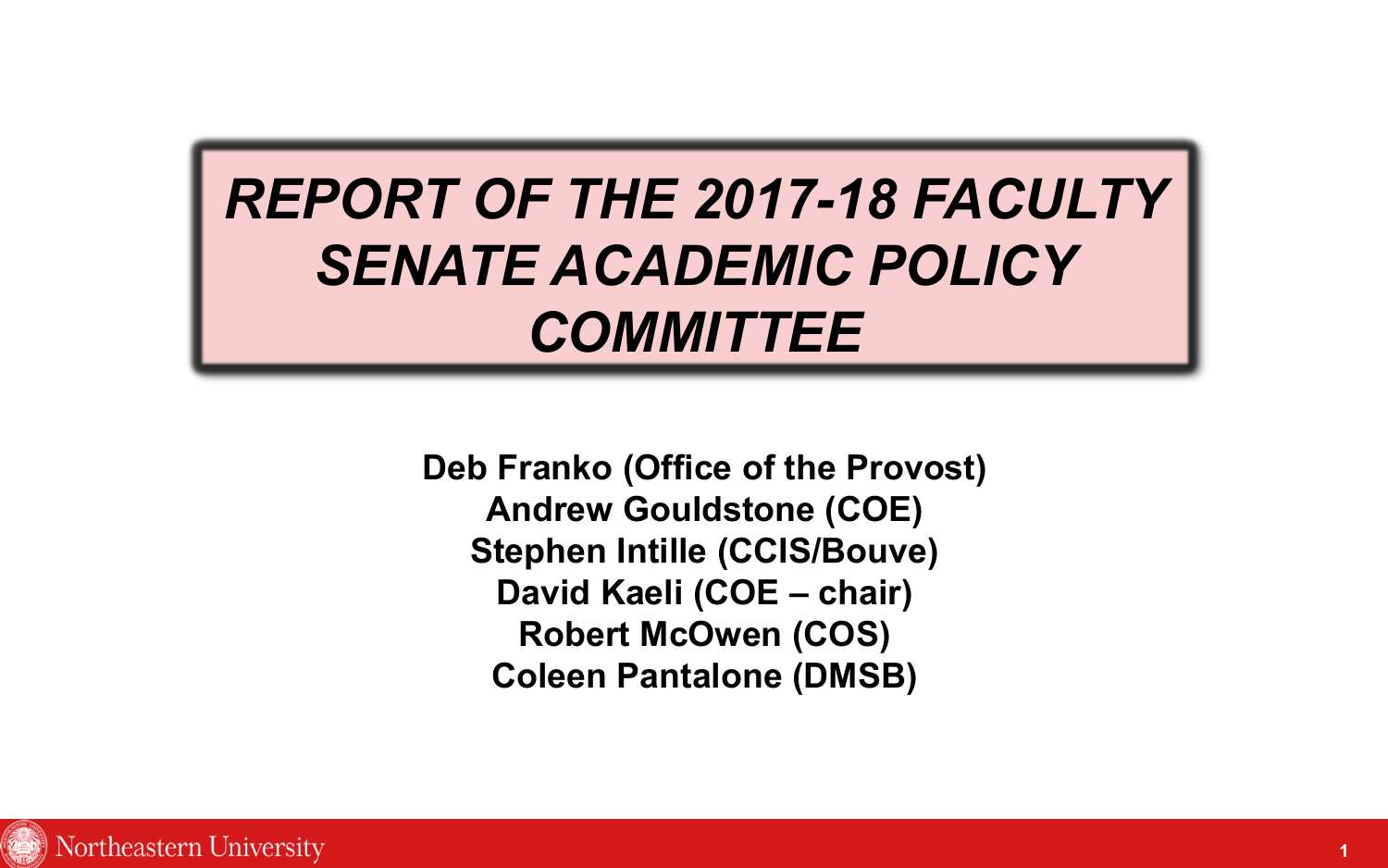#### *LAST YEAR'S APC RESOLUTIONS*

- Each department/unit will develop a workload policy
- The policy must be comprehensive, as defined in the "Criteria for the Development and Display of Full time Faculty Workload Policies at Northeastern"
- Each unit's chairperson or dean needs to complete the workload policy checklist
- The policy will be developed by the faculty of the unit and approved by the dean
- The Provost will review and approve of each unit's policy
- The approved policies will be made available electronically to all full-time faculty members across the University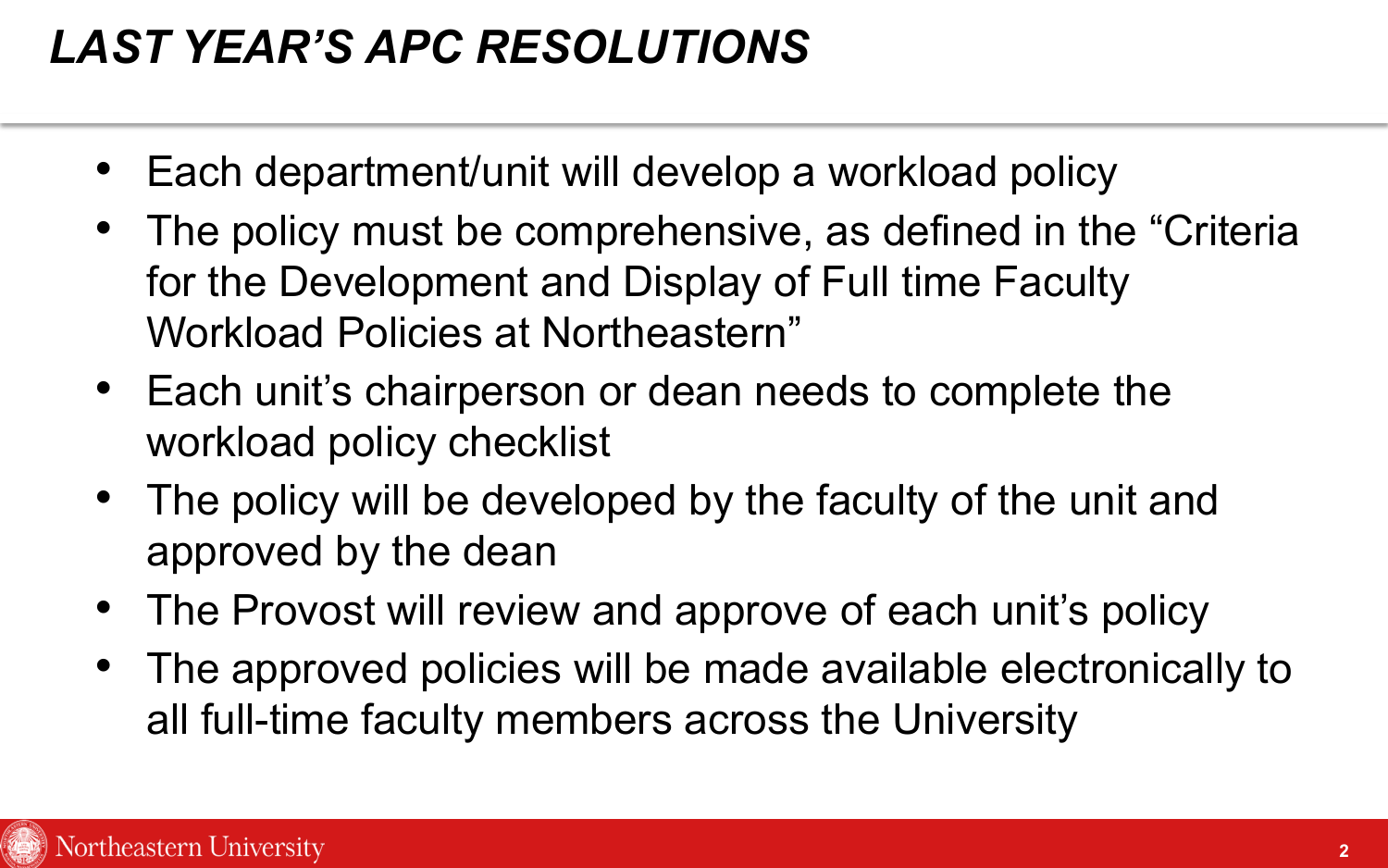#### *2017-18 APC CHARGES*

- 1. The APC shall follow up on the implementation of the 2016-2017 Senate resolution on development and display of full time faculty workload policies.
- 2. The APC shall collaborate with the Student Government Association to review and possibly update the Students' Bill of Academic Rights and Responsibilities.
- 3. The APC shall collaborate with the Office of the Provost to review best practices at other institutions regarding University Undergraduate Curriculum Committee composition and function, including the current Northeastern model as defined in the Academic Operations Manual, and to recommend one or more models for use at Northeastern.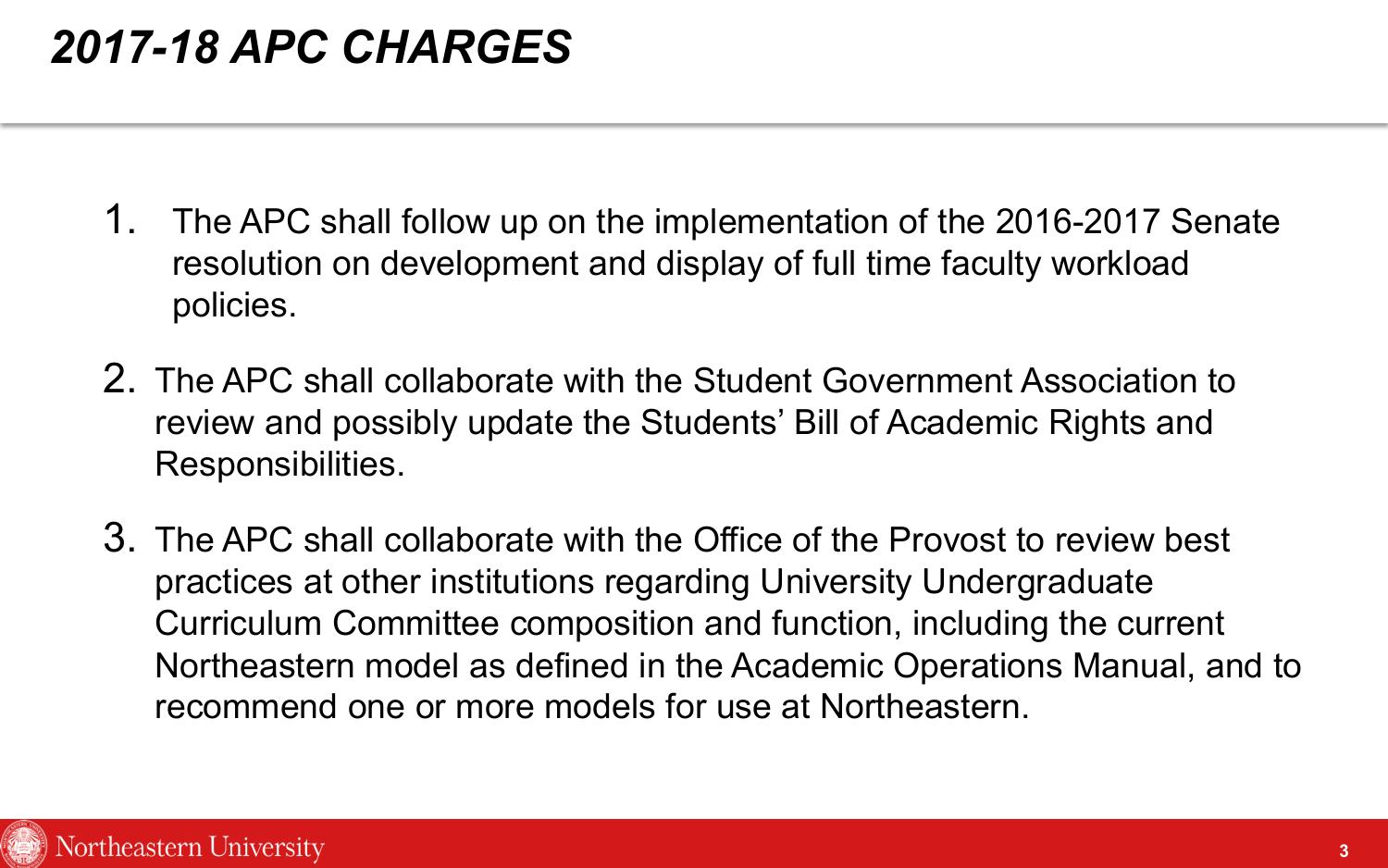#### *2017-18 APC CHARGES*

- 4. The APC shall review the 1993-94 University Academic Operations Manual for updating and provide recommendations for revisions, additions, or deletions. Where changes to the Faculty Handbook are warranted, the Committee shall collaborate with the Faculty Handbook Committee on incorporation of these changes.
- 5. The APC shall examine the option of a Senate approval process for academic programs during the summer.
- 6. The APC shall collaborate with the FT NTTFC to examine the option of extending features of the Policy on Parental Teaching Relief for T/TT faculty to FT NTT faculty.
- 7. Other priorities, to be determined by the Senate Agenda Committee, may be charged as they arise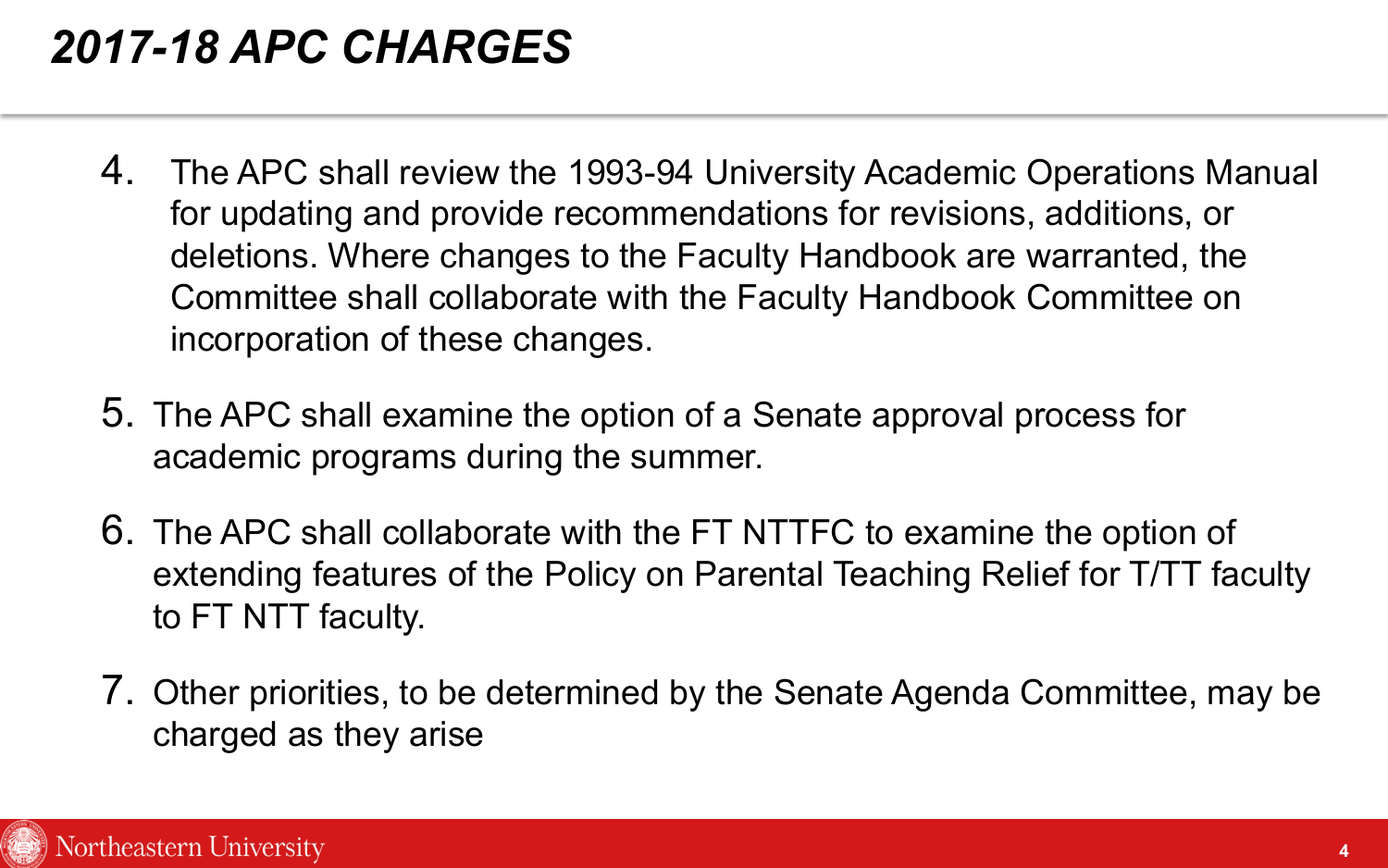### *2017-18 APC ACTIVITIES*

- $\triangleright$  The APC spent significant time discussing workload policies and working with the Student Government Association on revisions of the Student Bill of Rights and Responsibilities
	- As of April 15, 2018, the most recent version of the SBORR was approved by APC – accompanying resolution
- $\triangleright$  The APC offered to collect and share draft/approved workload policies with units developing their own
	- As of April 9, 2018, 36 policies have been received by the Provost's Office, with 8 additional in process
- $\triangleright$  Working with SAC, the APC reviewed the composition of the UUCC reviewed data on UUCC make-up at a large number of institutions
	- The APC has a number of past and current members of UUCC
	- The APC has developed a resolution that mirrors the current makeup of the UUCC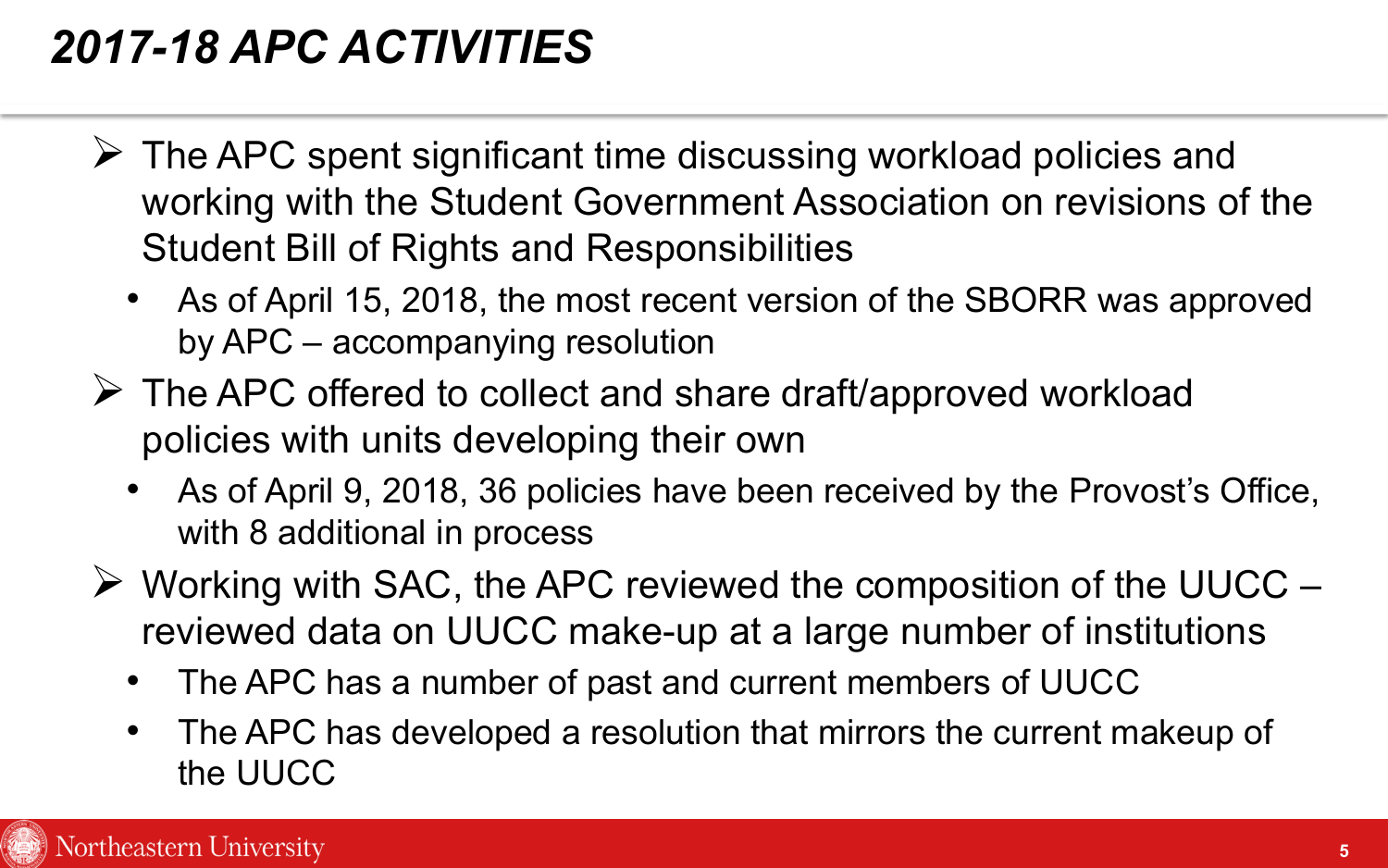## *2017-18 APC ACTIVITIES*

- $\triangleright$  The APC reviewed the University Academic Operations Manual
	- The APC is recommending that the Manual is no longer needed refer to resolution
- $\triangleright$  The APC studied the actual need for summer curriculum approvals by the Senate, and felt no changes were warranted
- $\triangleright$  The APC met with the Full-Time Non-Tenure Track Faculty Committee to discuss extending the Policy on Parental Teaching Relief
	- The APC is supportive of extending the Policy to FTNTT Faculty
	- The charge was deemed outside of the scope of APC
- $\triangleright$  The APC was contacted by Cooperative Education Coordinators/Faculty regarding concerns about the current design and implementation of "Coop Optimization"
	- The APC meet with the Provost's Office and Central Coop
	- This report includes a resolution focused on improving communication and participation of the Faculty in the "Coop Optimization" process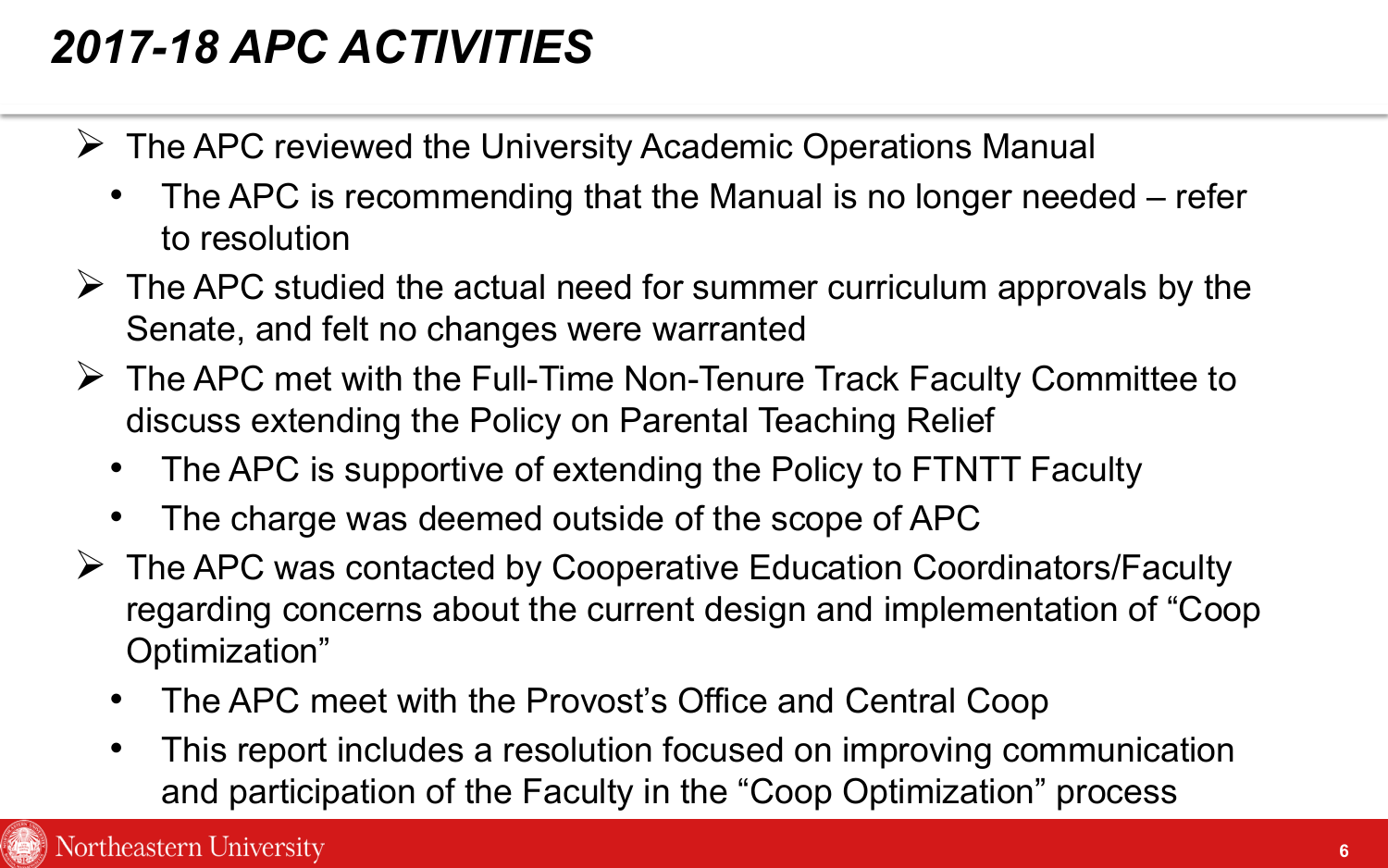*BE IT RESOLVED* **That the proposed version of the Student Bill of Rights and Responsibilities, as approved by the Student Government Association, and reviewed and approved by the Office of General Counsel, replace the current Student Bill of Rights and Responsibilities. Further, the Student Bill of Rights and Responsibilities should be made available on the Faculty Senate website.**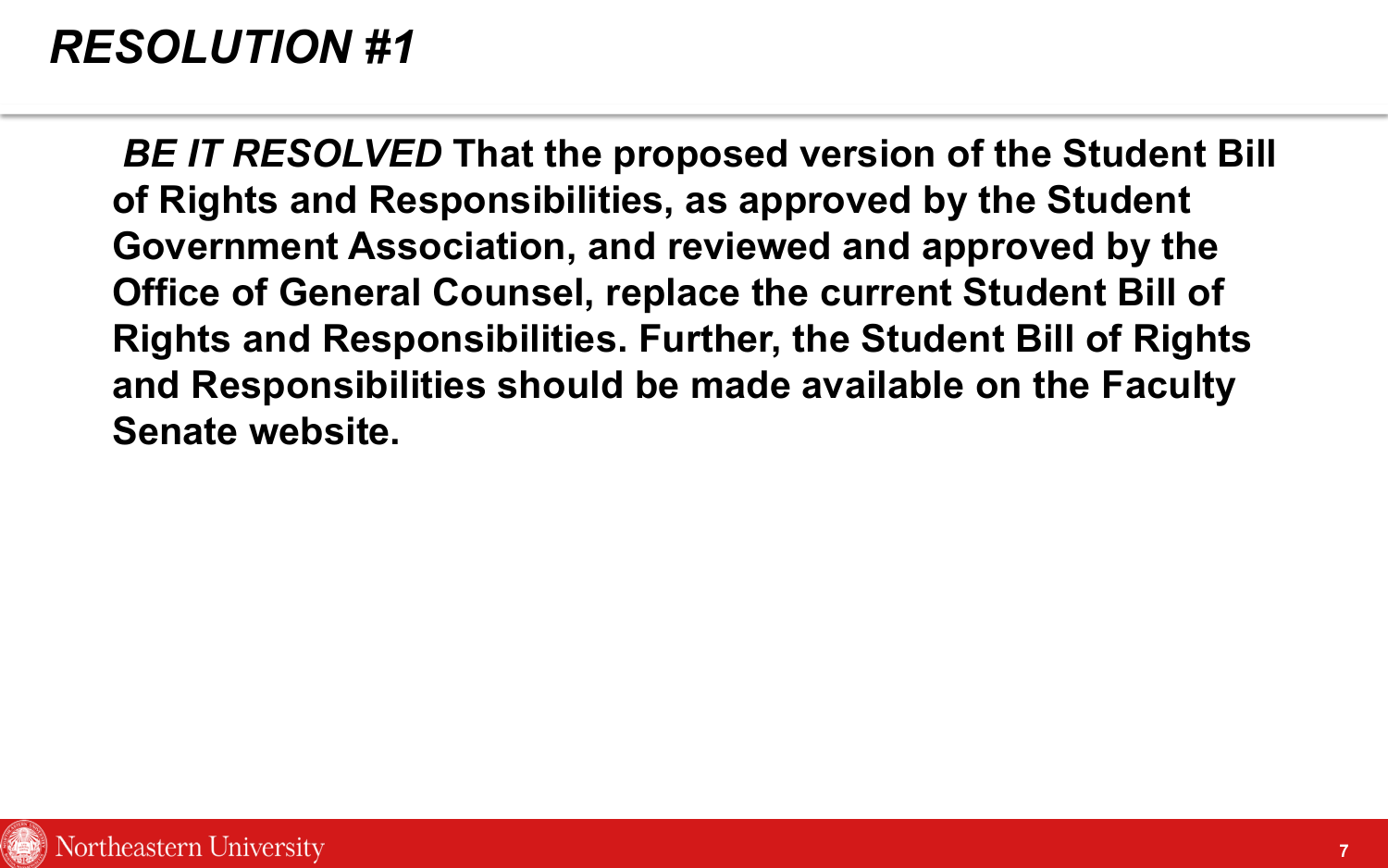*BE IT RESOLVED* **That the By-Laws of the University Undergraduate Curriculum Committee be updated to remove the current Composition definition of the UUCC and replace it with the following text: "The UUCC shall be composed of one full-time faculty member from each college (chosen annually by each college's curriculum committee), the Associate Dean in charge of undergraduate programs from each respective college, one faculty-member-at-large from the full-time faculty (appointed by the Senate Agenda Committee), one representative from the Student Government Association, and non-voting members from the Registrar's Office and the Library. The Chair of the UUCC shall be the Provost, or their designee. The Chair will vote only in the event of a tie."**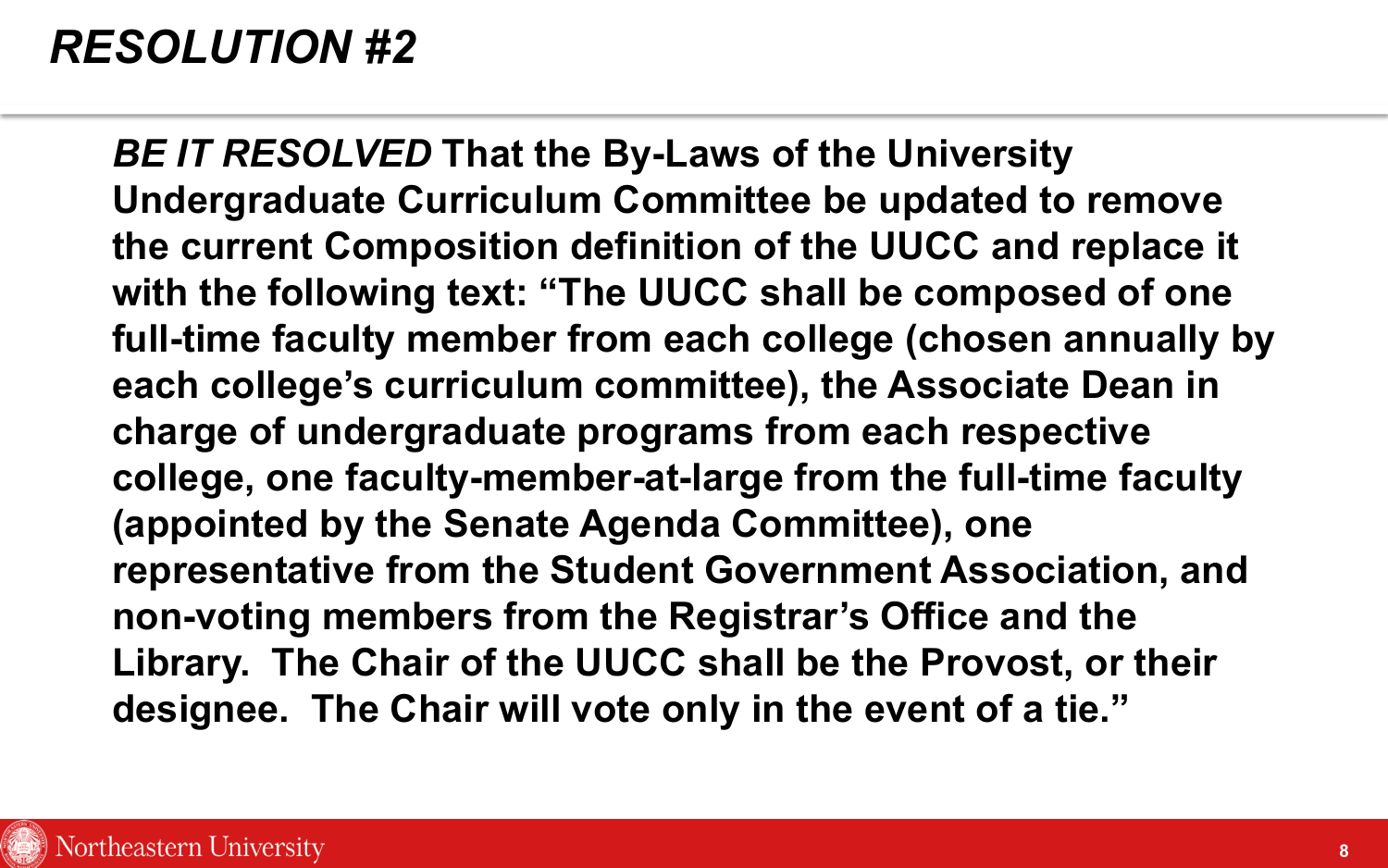*BE IT RESOLVED* **That the University Academic Operations Manual is no longer needed and should be removed from all University websites. Further, given that the relevant academic policy of the current Academic Operations Manual consists of the UUCC Bylaws, the Graduate Council By-laws, and the Student Bill of Rights and Responsibilities, these documents should be available and maintained on the Faculty Senate website.**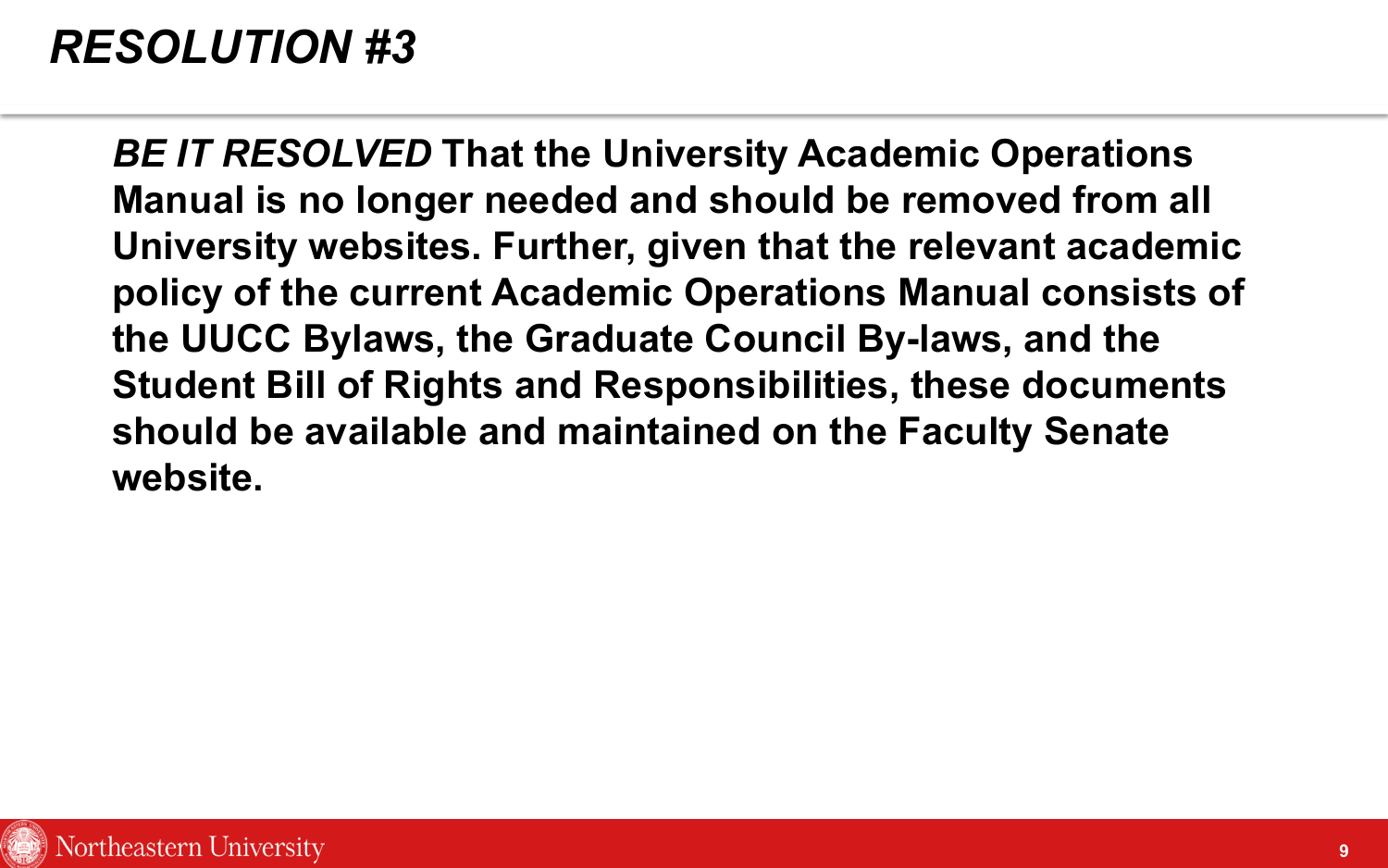*WHEREAS* **the faculty value the strength of cooperative education at Northeastern and realize the need for constant improvement;**

*BE IT RESOLVED* **That SAC work with the Provost's Office Chief of Staff to create an ad hoc Senate committee charged with ensuring that the Senate remain fully informed about the Co-op Optimization plan and providing a means of communication with the colleges;**

*BE IT FURTHER RESOLVED* **That the Committee provide a comprehensive assessment of the optimized search process, including feedback from employers, students and co-op coordinators. The Committee should provide this report, along with any recommended adjustments, to the Faculty Senate in February, 2019.**